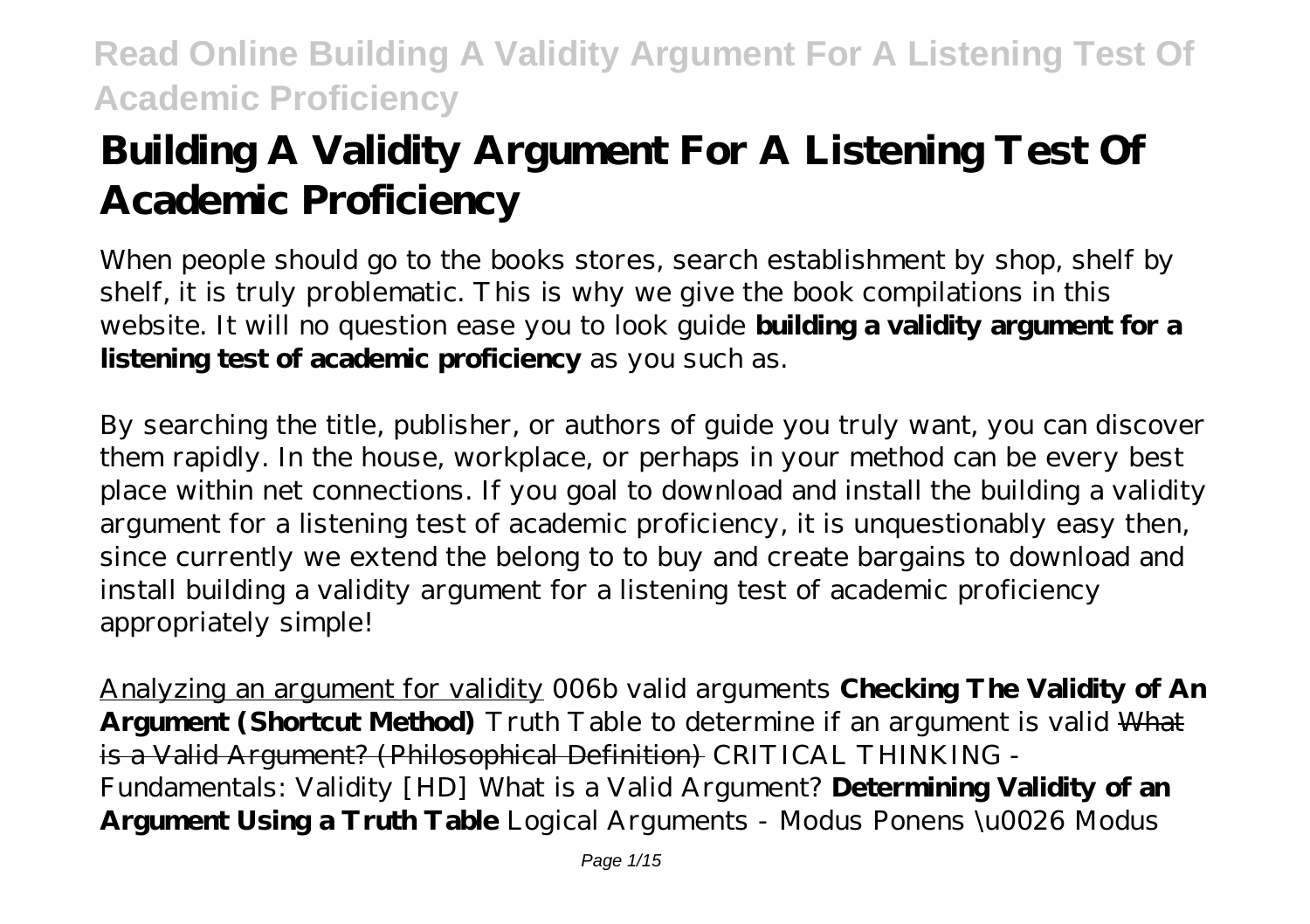#### *Tollens*

Critical Thinking Class: Valid Arguments

RULES of INFERENCE - DISCRETE MATHEMATICS**What makes an argument valid?** *CRITICAL THINKING - Fundamentals: Introduction to Critical Thinking [HD] Critical Thinking #2: Valid \u0026 Sound Arguments Counterclaims* Truth Tables Tutorial (part 1) *Episode 1.3: Deductive and Inductive Arguments What is an Answer to the Complaint?*

Validity with a truth table Euler Diagrams to determine if a logical argument is valid Logic Example: Valid and Invalid Arguments (3)**Proving an argument is valid** Euler Diagrams to determine Validity of an Argument **Valid \u0026 Invalid Arguments informal logic part 3 Logic 2 CRITICAL THINKING - Fundamentals: Soundness [HD]** *Arguments Building Using Rules of Inference (Part 1)* Logic Lesson: A Libertarian Begs The Question 03 Judging Validity Informally - Technique 01 Truth Table and Validity of Arguments - PHILO-notes Whiteboard Edition **Building A Validity Argument For**

Building a Validity Argument for the Test of English as a Foreign Language™ is distinctive in its attempt to develop a coherent story of the rationale for a test or its revision, explain the research and development process, and provide the results of the validation process. Through its treatment of one test, it expands on and tests principles and approaches to educational measurement, providing an in-depth, integrated perspective on the overall process of test revision.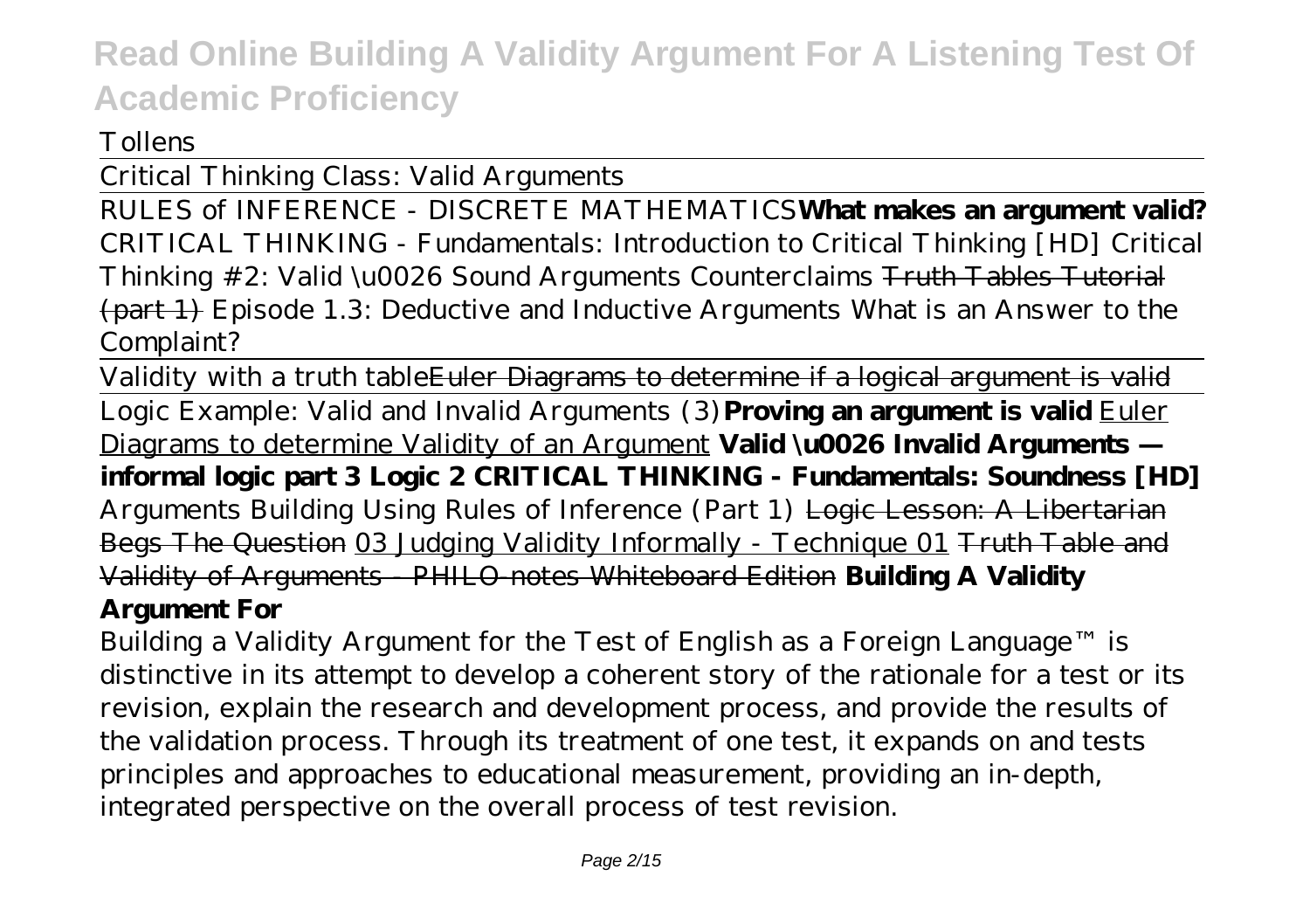#### **Building a Validity Argument for the Test of English as a ...**

Buy Building a Validity Argument for the Test of English as a Foreign Language™ (ESL & Applied Linguistics Professional Series) 1 by Chapelle, Carol A., Enright, Mary K., Jamieson, Joan M. (ISBN: 9780805854565) from Amazon's Book Store. Everyday low prices and free delivery on eligible orders.

#### **Building a Validity Argument for the Test of English as a ...**

Buy Building a Validity Argument for the Test of English as a Foreign Language (ESL and Applied Linguistics Professional) (ESL & Applied Linguistics Professional Series) 1 by Carol A. Chapelle, Mary K. Enright, Joan M. Jamieson (ISBN: 9780805854558) from Amazon's Book Store. Everyday low prices and free delivery on eligible orders.

#### **Building a Validity Argument for the Test of English as a ...**

The validity argument involves an evaluation of the interpretive argument to determine its completeness and coherence, the reasonableness of the included inferences, and the plausibility of assumptions supporting the warrants for the inferences (e.g., using validity evidence to do so).

### Building a Validity Argument While Developing and Using an ...

Building a validity argument for the Speaking test | June 2020 Linguaskill 5 1. Test purpose The Linguaskill Speaking test assesses candidates' oral English proficiency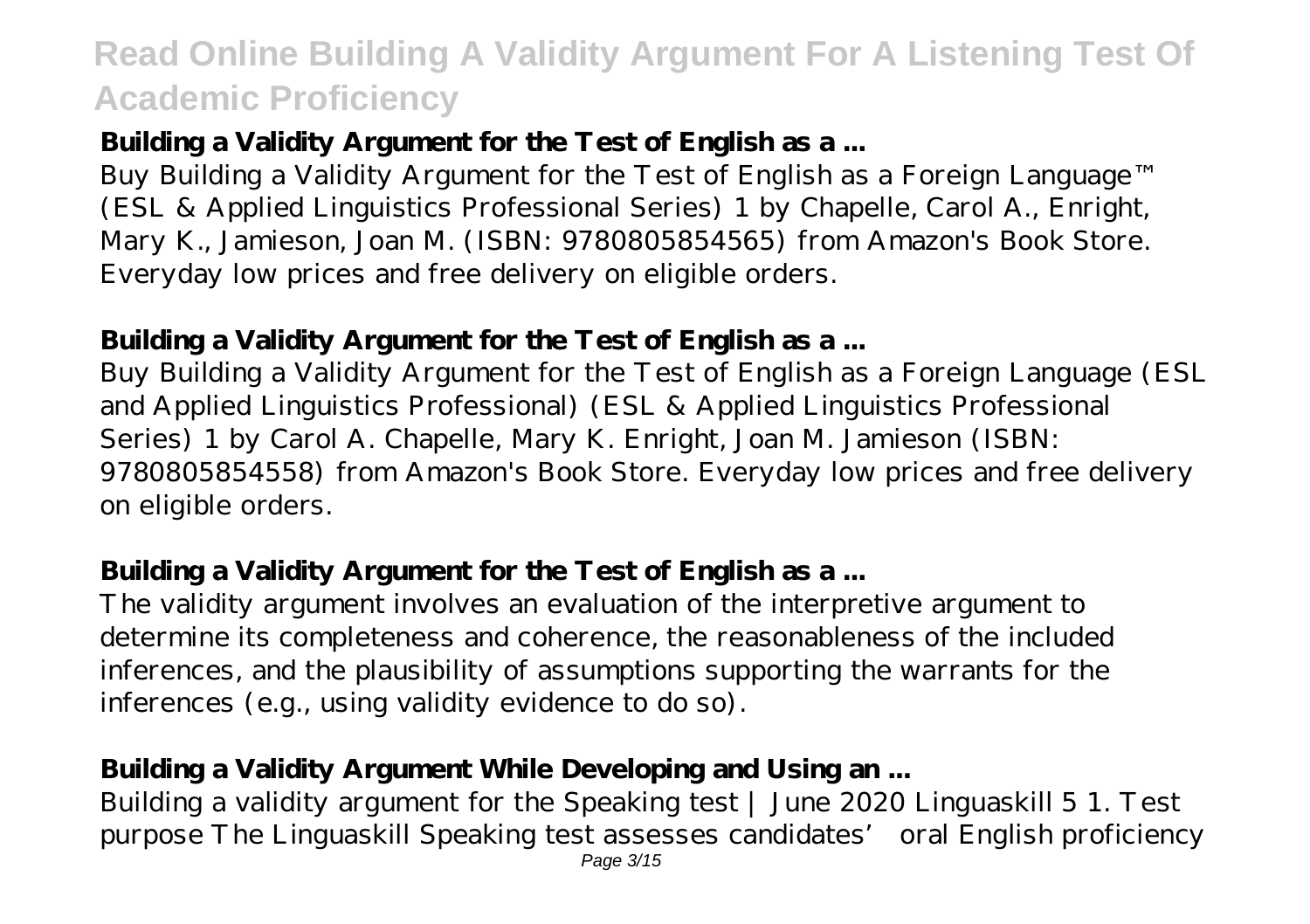for everyday communication. It can be taken on its own or in conjunction with the other Linguaskill modules of Reading and Listening, and Writing. Linguaskill aims to

#### **Linguaskill: Building a validity argument for the Speaking ...**

Building a Validity Argument for a Listening Test of Academic Proficiency ix 4.11. Largest Standardized Rasch Residual Correlations Used to Identify Locally Dependent Items 4.12. Difficulty Measures, Fit Indices, and Item Types of the IELTS Listening 4.13. Descriptive Statistics of Items in the Malaysian Sample  $(n = 119)$ 4.14.

#### **Building a Validity Argument for a Listening Test of ...**

building a validity argument for the test of english as a foreign languagetm is distinctive in its attempt to develop a coherent story of the rationale for a test or its revision explain the research and

### **20 Best Book Building A Validity Argument For A Listening ...**

An argument involves the process of establishing a claim and then proving it with the use of logical reasoning, examples, and research. Which gets organized like so: Title; Introduction. Thesis statement; Body Paragraphs. Constructing Topic Sentences; Building Main Points; Countering the Opposition; Conclusion; Title

### **How to Build a Strong Argument | Daniel Miessler**

Page 4/15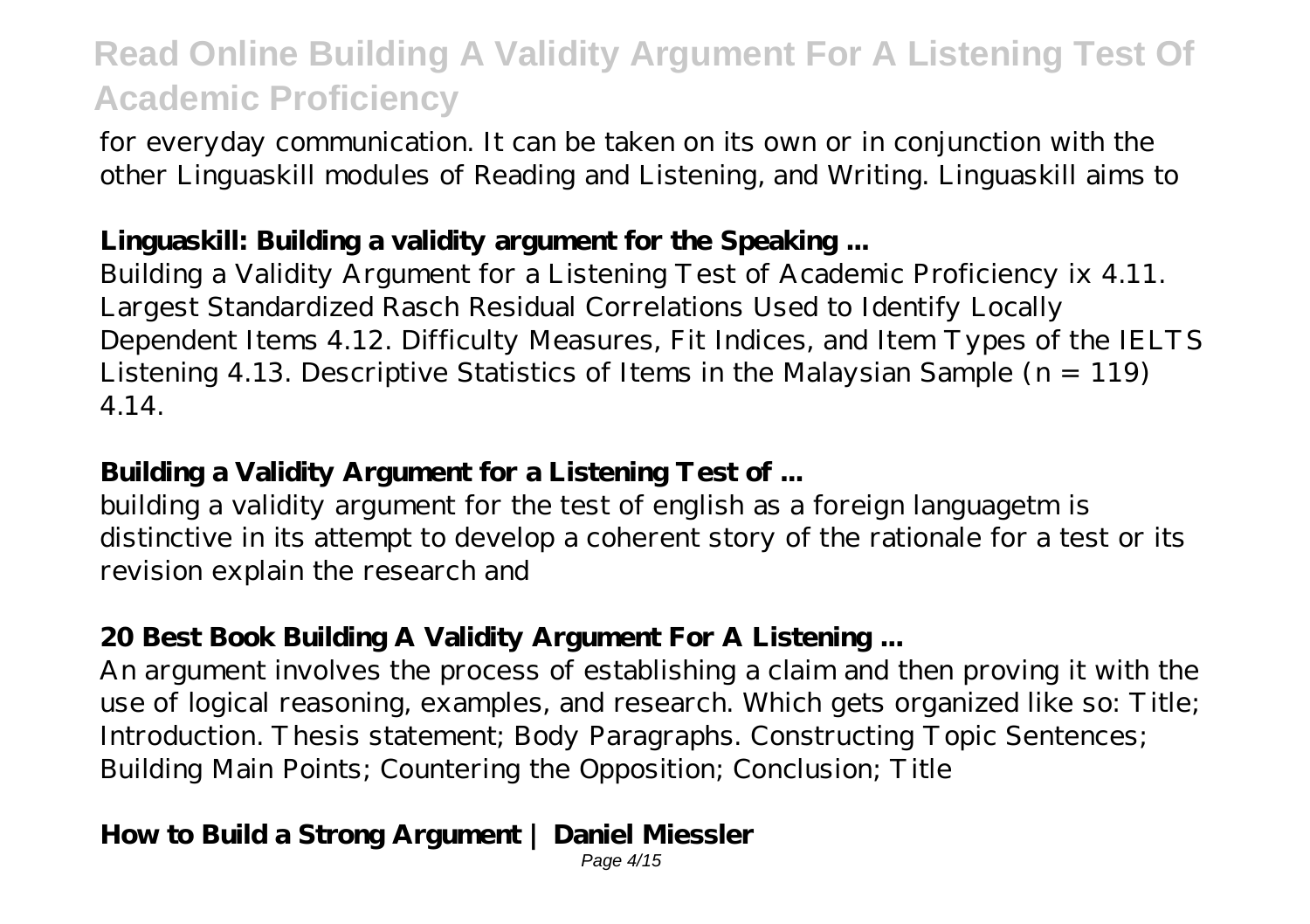Build your argument The most important voice to get across in your writing is your own; it is how you can show the reader (usually your tutor) what you are thinking, what your views are and how you have engaged critically with the topic being discussed. You can do this by building an effective and persuasive argument for your reader.

#### **Build your argument | Academic writing | Library ...**

1. Figure out what we know to be true. 2. Spend some time thinking about it. 3. Determine the best course of action. In logical terms, this three-step process involves building a logical argument. An argument contains a set of premises at the beginning and a conclusion at the end.

#### **Building Logical Arguments - dummies**

building a validity argument for the test of english as a foreign languagetm is distinctive in its attempt to develop a coherent story of the rationale for a test or its revision explain the research and

#### **20 Best Book Building A Validity Argument For A Listening ...**

Buy Building a Validity Argument for the Test of English as a Foreign Language (TM) by Chapelle, Carol A., Enright, Mary K., Jamieson, Joan M. online on Amazon.ae at best prices. Fast and free shipping free returns cash on delivery available on eligible purchase.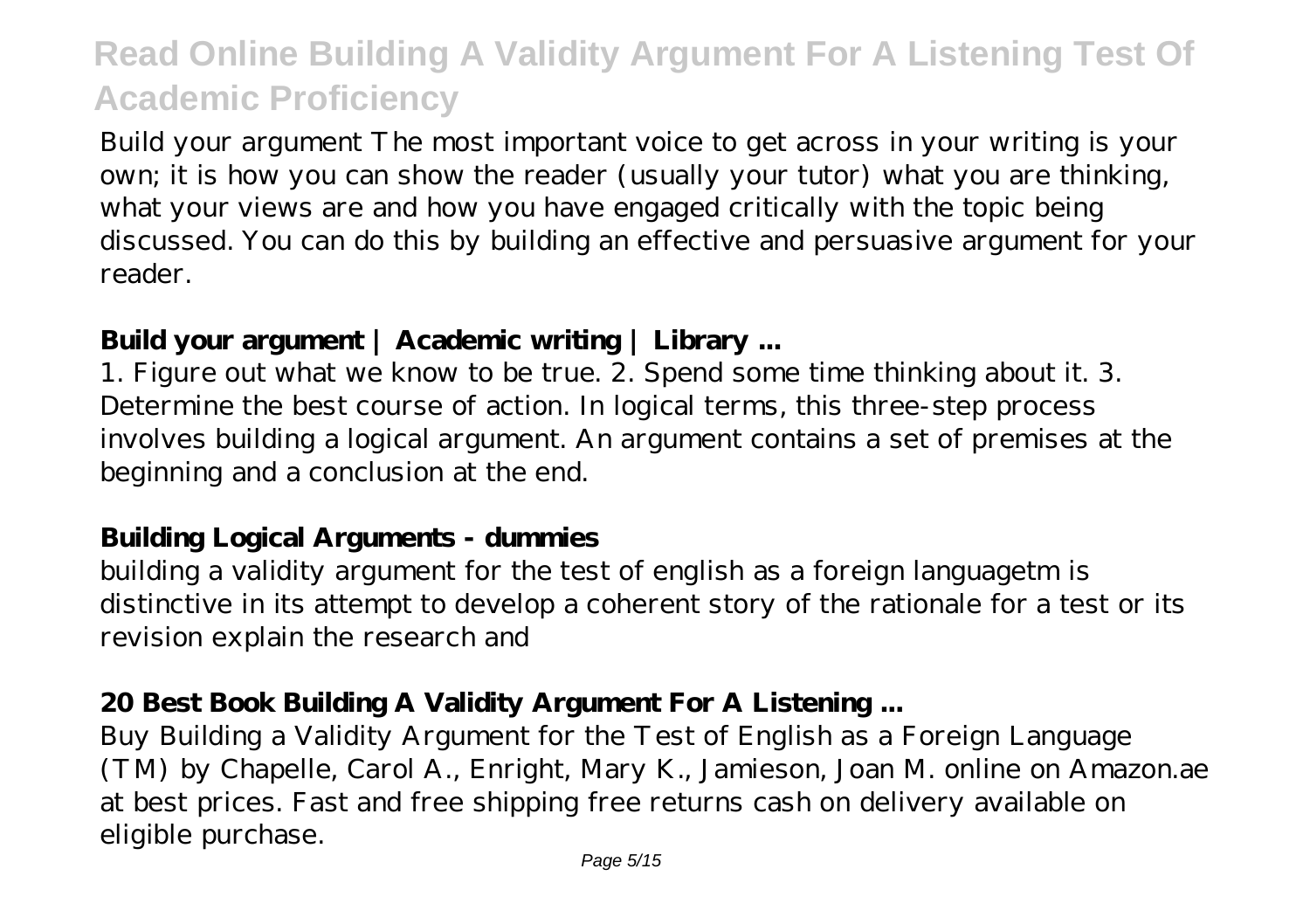### **Building a Validity Argument for the Test of English as a ...**

Building a Validity Argument for the Test of English as a Foreign Language (TM): Chapelle, Carol A., Enright, Mary K., Jamieson, Joan M.: Amazon.sg: Books

#### **Building a Validity Argument for the Test of English as a ...**

Building a Validity Argument for a Listening Test of Academic Proficiency: Aryadoust, Vahid: Amazon.sg: Books

#### **Building a Validity Argument for a Listening Test of ...**

Buy Building a Validity Argument for a Listening Test of Academic Proficiency by Aryadoust, Vahid online on Amazon.ae at best prices. Fast and free shipping free returns cash on delivery available on eligible purchase.

#### **Building a Validity Argument for a Listening Test of ...**

Building a Validity Argument for a Listening Test of Academic Proficiency: Vahid Aryadoust: Amazon.com.au: Books

#### **Building a Validity Argument for a Listening Test of ...**

Amazon.in - Buy Building a Validity Argument for a Listening Test of Academic Proficiency book online at best prices in India on Amazon.in. Read Building a Validity Argument for a Listening Test of Academic Proficiency book reviews & author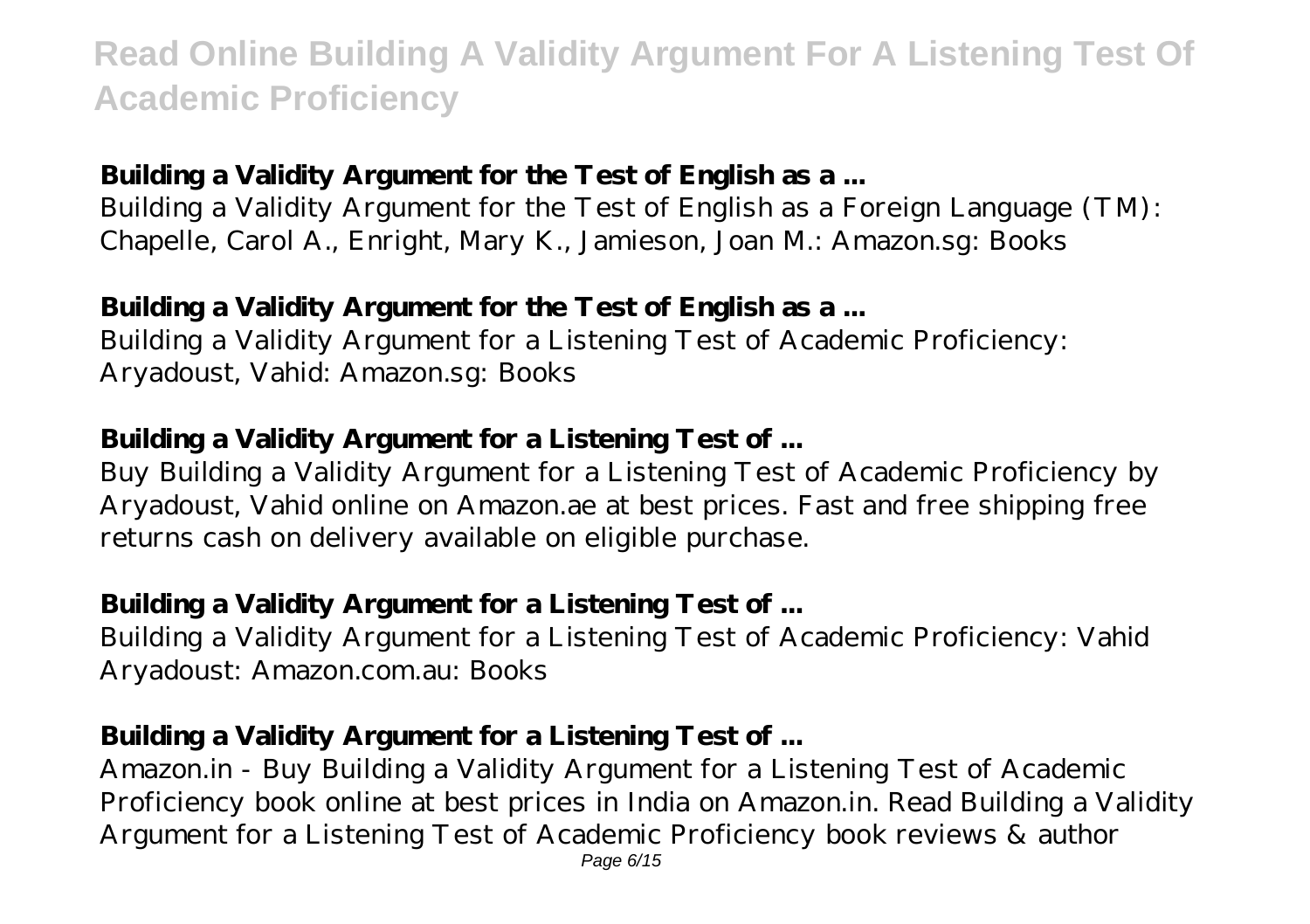details and more at Amazon.in. Free delivery on qualified orders.

The Test of English as a Foreign Language TM (TOEFL®) is used by more universities worldwide than any other test to assess English language proficiency for academic admission and placement decisions, and to guide English language instruction. This landmark volume provides a detailed description and analysis of Educational Testing Service's research and development efforts to develop a major revision of the TOEFL® test. The result is a book that serves as a case study of test design drawing upon theory in the complex domain of English language proficiency while attempting to meet standards of educational measurement. Building a Validity Argument for the Test of English as a Foreign LanguageTM is distinctive in its attempt to develop a coherent story of the rationale for a test or its revision, explain the research and development process, and provide the results of the validation process. Through its treatment of one test, it expands on and tests principles and approaches to educational measurement, providing an in-depth, integrated perspective on the overall process of test revision. Moreover, because the conceptual foundation and history are presented alongside the empirical studies and validity argument, these sometimes disparate areas are presented in a way that demonstrates their connections – an approach which represents a departure from, or extension of, conventional materials on test revision. This volume is particularly relevant for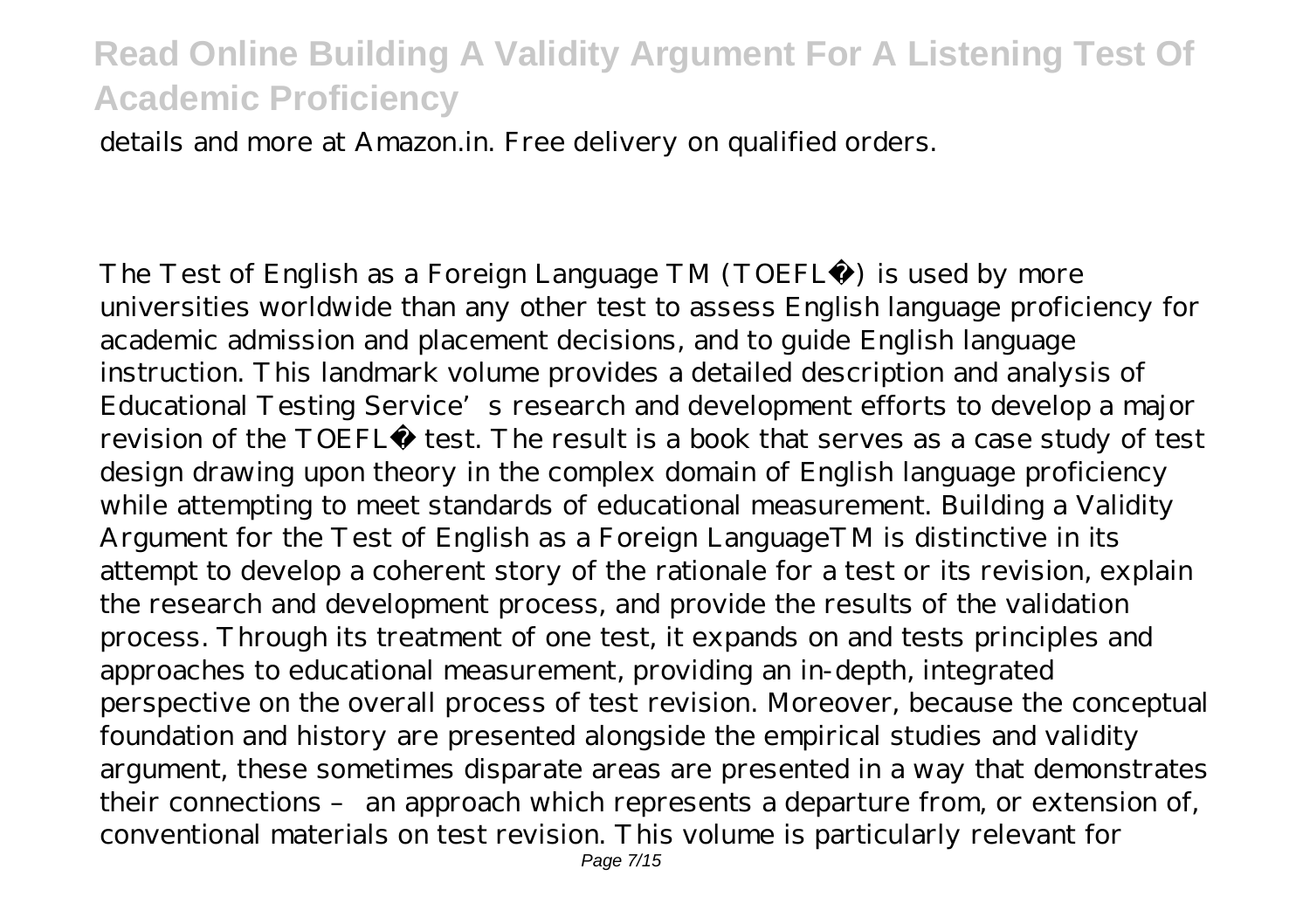professionals and graduate students in educational measurement, applied linguistics, and second language acquisition as well as anyone interested in assessment issues.

Building a Validity Argument for the Test of English as a Foreign Language(TM) is distinctive in its attempt to develop a coherent story of the rationale for a test or its revision, explain the research and development process, and provide the results of the validation process. This volume is particularly relevant for professionals and graduate students in educational measurement, applied linguistics, and second language acquisition as well as anyone interested in assessment issues.

Language tests play pivotal roles in education, research on learning, and gate-keeping decisions. The central concern for language testing professionals is how to investigate whether or not tests are appropriate for their intended purposes. This book introduces an argument-based validity framework to help with the design of research that investigates the validity of language test interpretation and use. The book presents the principal concepts and technical terms, then shows how they can be implemented successfully in practice through a variety of validation studies. It also demonstrates how argument-based validity intersects with technology in language testing research and highlights the use of validity argument for identifying research questions and interpreting the results of validation research. Use of the framework helps researchers in language testing to communicate clearly and consistently about technical issues with each other and with researchers of other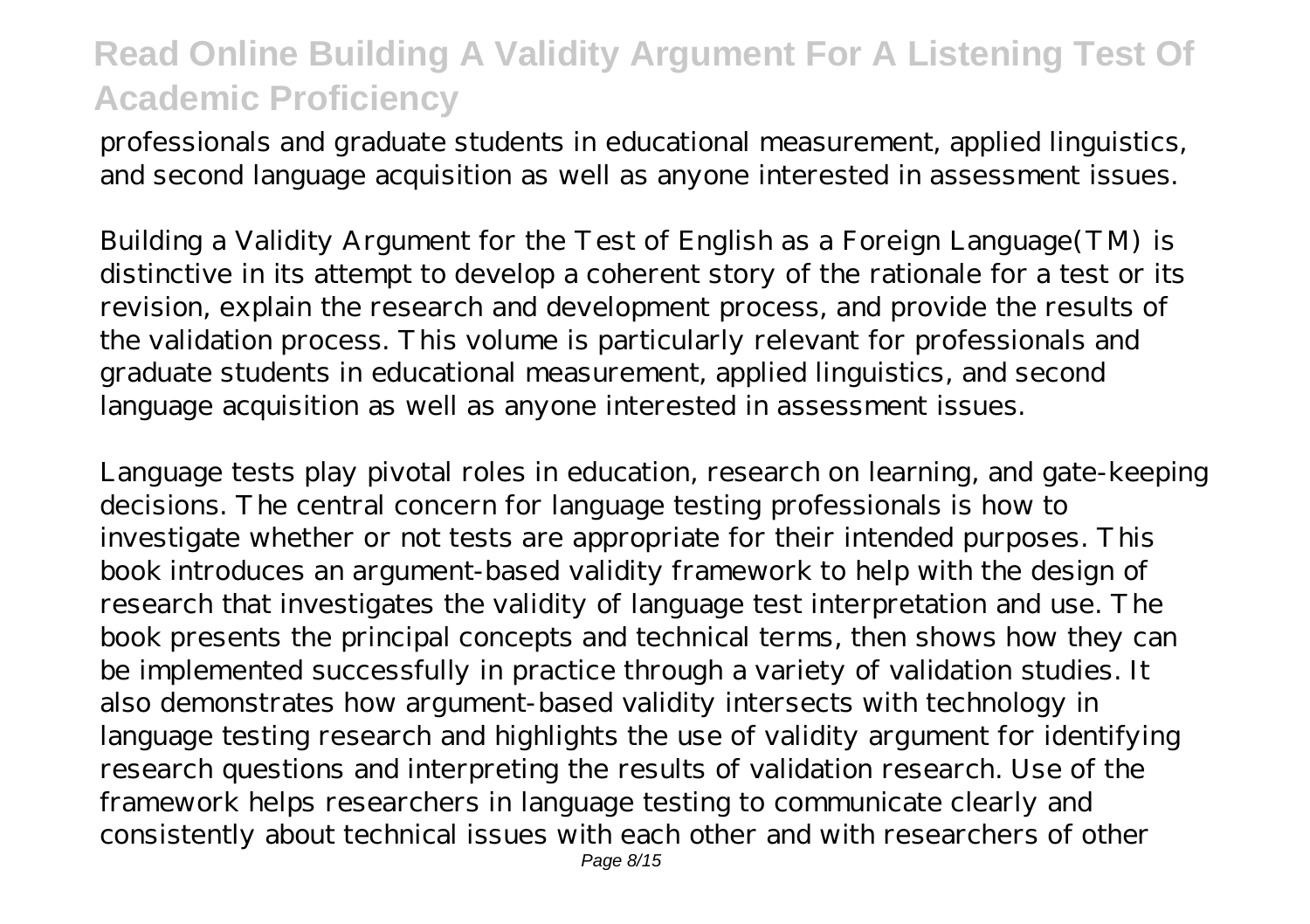types of tests.

Over the years, various approaches to validation have emerged in psychological and educational assessment research, which can be classified into traditional approaches and modern approaches. Traditional approaches view validity as a multicomponential concept including, for example, content, construct, and predictive validity, while modern approaches conceptualize it as a unitary concept evaluated through argumentation. Drawing on the modern approach, this book builds a validity argument for an International English Language Testing System (IELTS) listening test sample. The book provides some insights into the listening sub-skills that the test engages, the psychometric dimensionality of the test, variables that predict item difficulty parameters, bias across age, nationality, test experience, and gender, as well as predictive-referenced evidence of validity. A variety of techniques including the Rasch model and structural equation modelling are used to answer the research questions and to build a validity argument framework; this argument organizes the thematically related findings into a coherent treatment of the validity of the listening test. The book presents the first treatment of validity argument and related analytical tools in one volume and maps the psychometric/statistical analysis tools onto the validity argument framework. It also provides an extensive literature review of listening comprehension, validation, and psychometric modeling and proposes both methods for developing and validating self-assessment instruments and novel approaches to improving the quality of language assessments.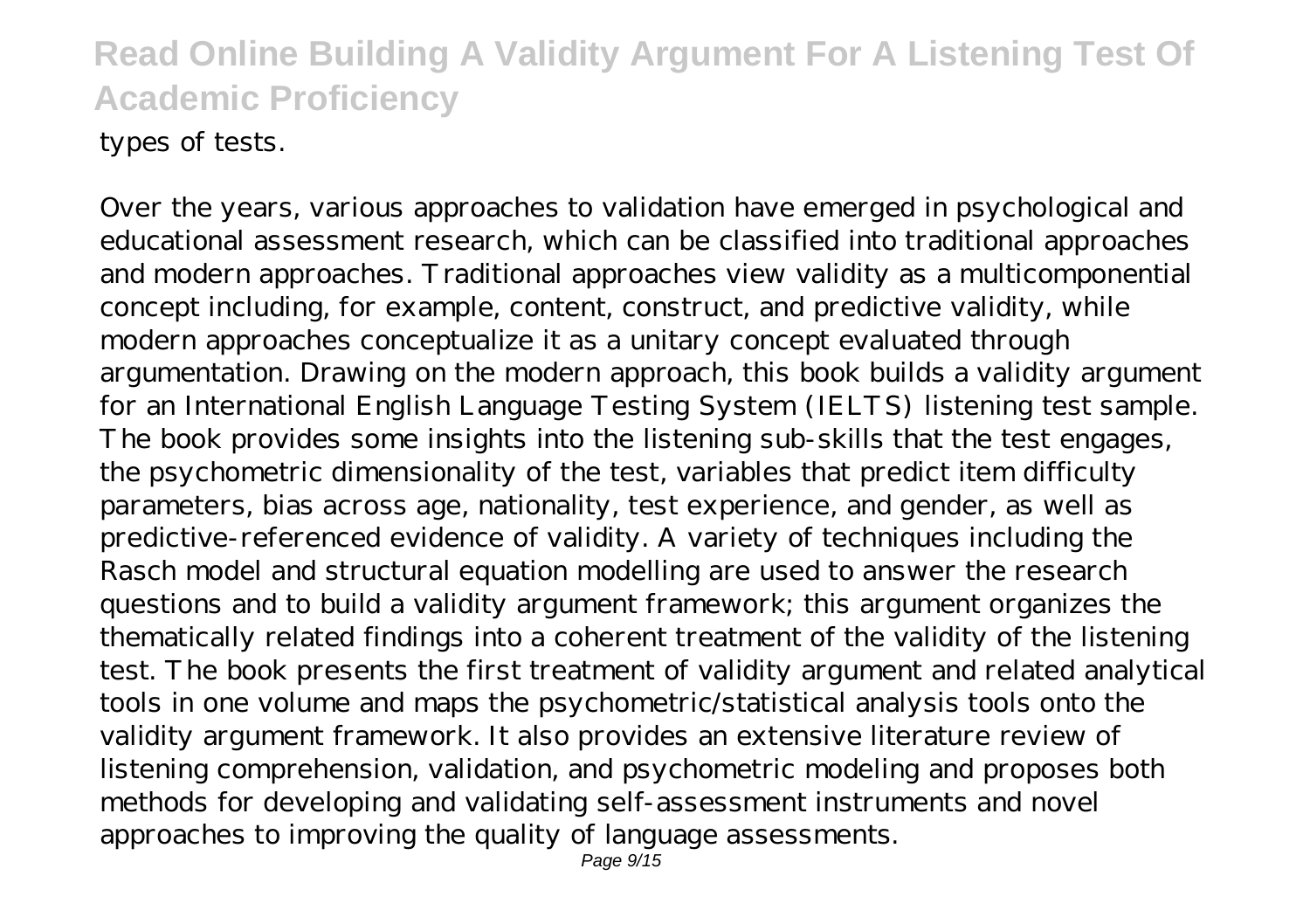Carol A. Chapelle shows readers how to design validation research for tests of human capacities and performance. Any test that is used to make decisions about people or programs should have undergone extensive research to demonstrate that the scores are actually appropriate for their intended purpose. Argument-Based Validation in Testing and Assessment is intended to help close the gap between theory and practice, by introducing, explaining, and demonstrating how test developers can formulate the overall design for their validation research from an argument-based perspective.

Language testing is a ubiquitous practice in immigration contexts used as a data collection procedure to assess immigrants' ability to communicate in the language of the host country to promote social as well as economic integration and productivity in the workplace (McNamara & Shohamy, 2008). Unlike English tests, little attention has been directed to the interpretation and uses of scores from French proficiency tests, which prompts - indeed, requires - validation research to justify test use. Drawing on advances in test validity theory (Kane, 2006, 2013), this study builds a validity argument for the listening component of the Test de connaissance du français (TCF) in the context of Quebec immigration. Test validity theory has evolved considerably since the traditional tripartite model of content, predictive and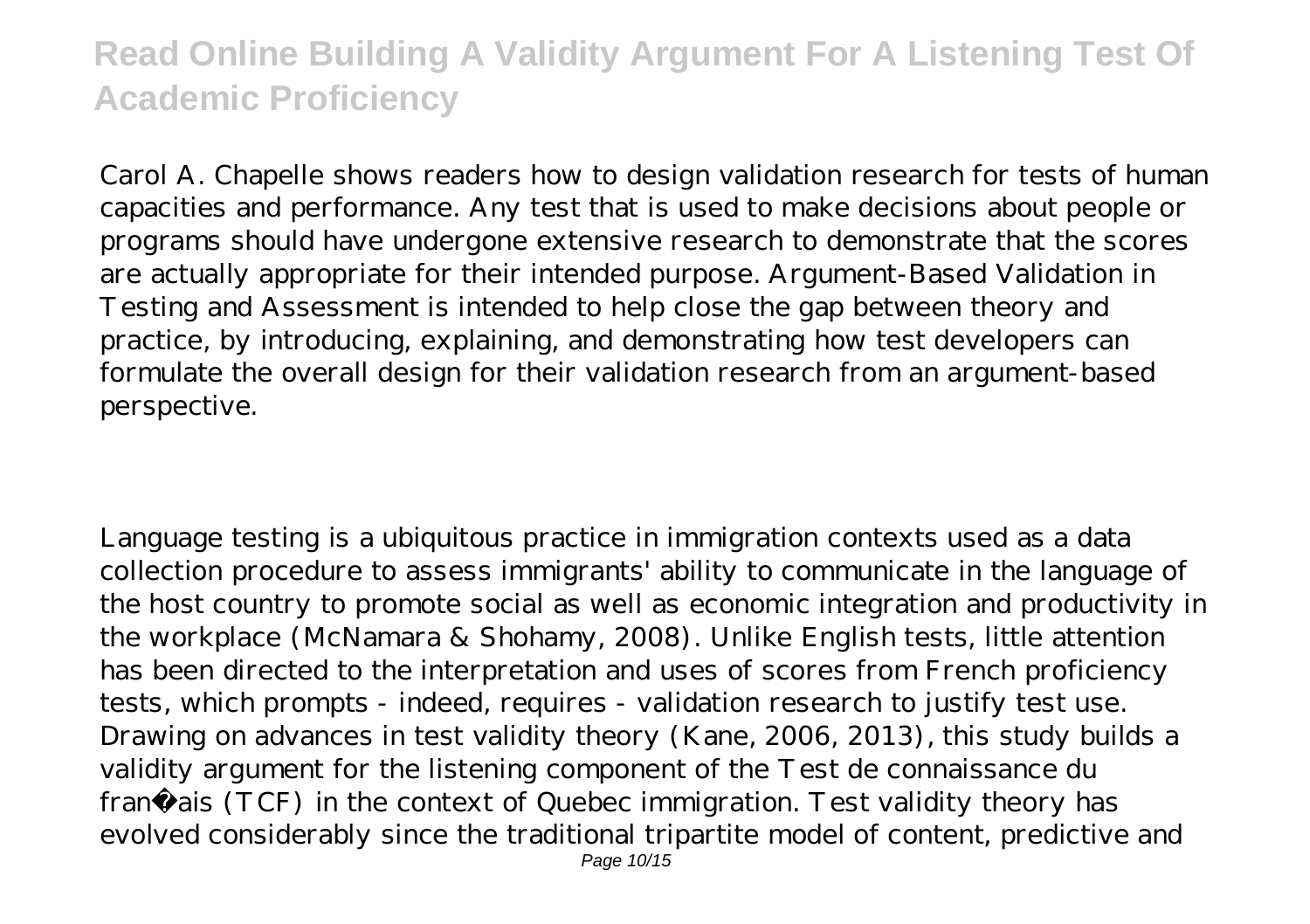construct components (Cronbach & Meehl, 1955), have been conceptualized as a unitary construct (Messick, 1989) and more recently have been theorized in terms of argumentation (Kane, 2006, 2013), borrowing concepts from models of inference (Toulmin [1958], 2003), which include scoring, generalization, explanation, extrapolation and decision inferences that play key roles in a validity argument. In an argument-based approach to validity, claims about testing instruments are composed of warrants that must be supported by backings in the form of empirical studies, which are foundational for the claims, but also support the inferences that authorize each of the claims in the argument. More specifically, this study gathered empirical evidence to support the scoring, generalization and explanation inferences, proposing three research questions that addressed construct representation, potential bias and test method usefulness. The questions were concerned with the listening subskills that the TCF assesses, differential item functioning (DIF) across gender, first language, age, and geographical location as well as the option functioning of multiple choice (MC) items in the assessment of second language listening comprehension. Although multiple statistical and measurement models are readily available to analyze test response data, this study privileged confirmatory factor analysis (CFA) to examine the listening subskills operationalized in the TCF, specifying the models following suggestions from a panel of experts. The unidimensional Rasch model was used to generate the difficulty parameters across subgroups of interest to perform the DIF analyses. And the nominal response model (NRM) was used to model the response options of the MC items. The results from these three studies yielded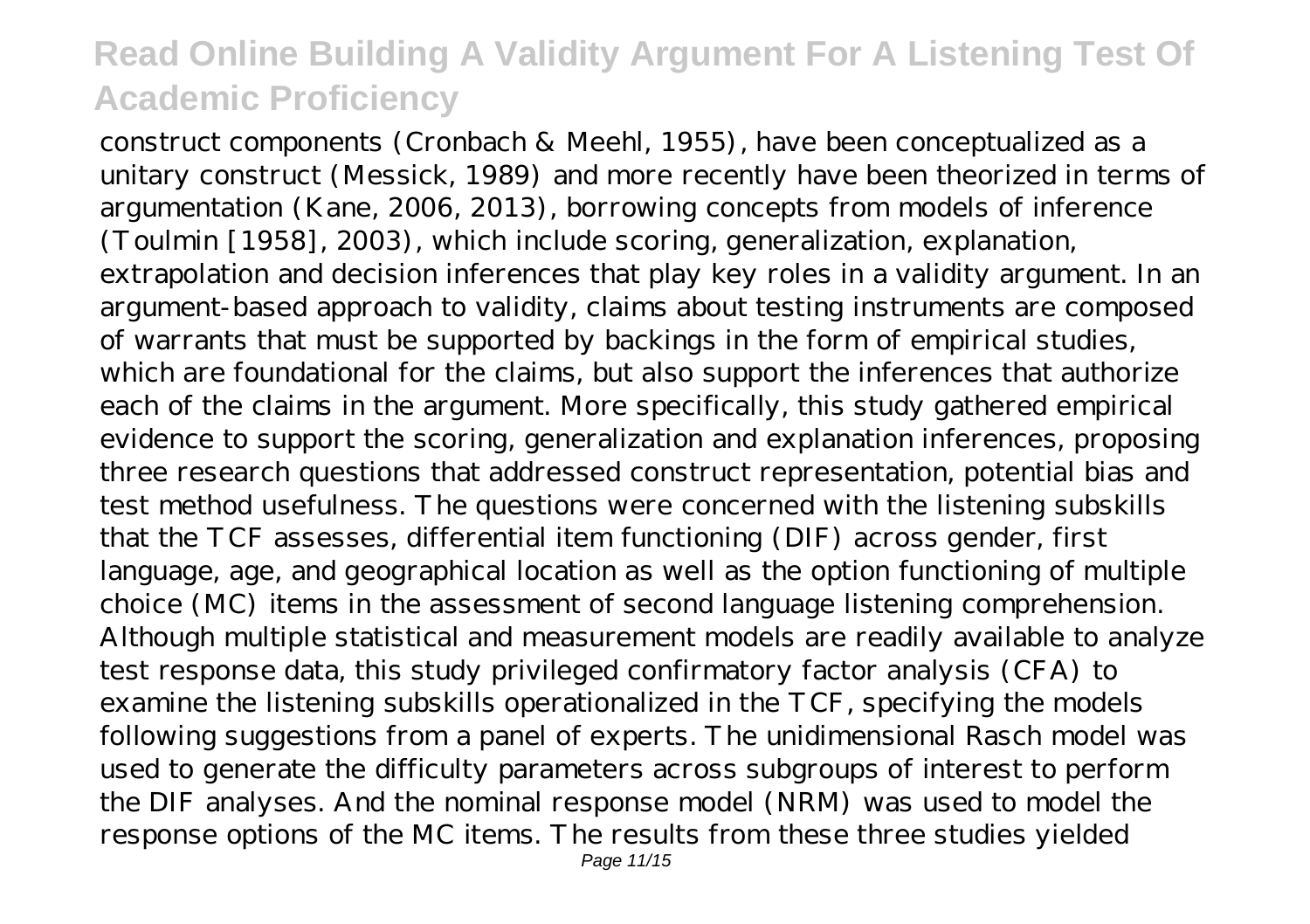backings for each of the selected inferences in the validity argument for the TCF. Based on the CFA models recommended by the panel of experts, the results suggested that the TCF test forms under study primarily assess examinees' understanding of explicitly stated information in aural discourse, thereby underrepresenting the listening construct. A few items were found to target the ability to infer implicit ideas and understanding of the general topic or main idea, however, this latter subskill was only found in one test form, suggesting that the forms are not equivalent. The DIF analysis flagged multiple items across test forms and between the subgroups of interest, but very few were associated to potential bias, which included speech perception, literary genre and vocabulary familiarity. Thus, given that many items flagged for DIF could not be associated to a potential bias, this question was partially answered and attenuates the validity argument. The results from the NRM suggested that most items functioned well while others were potentially doubled keyed. The argument-based approached to validity proved helpful in putting together empirical evidence into a coherent whole to support and build a case for the interpretation and uses of the TCF in the context of immigration, which in turn can be used to address the identified weaknesses, providing a means to attenuate the potential rebuttals that threaten the validity of the argument. Some caveats in the validation framework were also outlined and relate to the accessibility of data to address the extrapolation and decision inferences in immigration contexts, but as Newton and Shaw (2014, p. 142) advocated "the argument-based approach underlies the fact that validation is not simply a one-off-study but a program: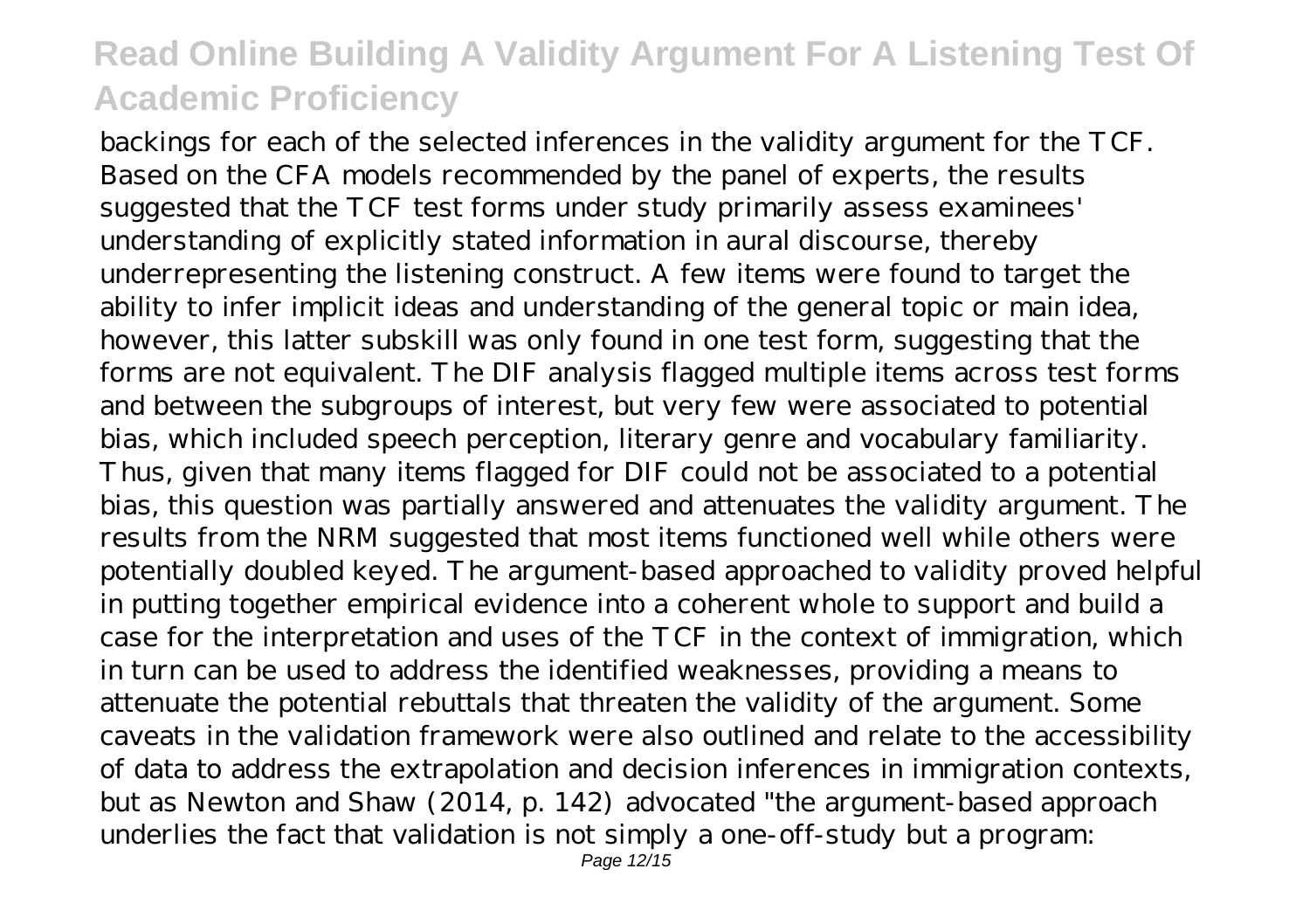potentially a very intensive program". And this program can include key stakeholders such as government officials that help complete the validity argument for the TCF in Quebec immigration.

This book is open access under a CC BY-NC 2.5 license. This book describes the extensive contributions made toward the advancement of human assessment by scientists from one of the world's leading research institutions, Educational Testing Service. The book's four major sections detail research and development in measurement and statistics, education policy analysis and evaluation, scientific psychology, and validity. Many of the developments presented have become de-facto standards in educational and psychological measurement, including in item response theory (IRT), linking and equating, differential item functioning (DIF), and educational surveys like the National Assessment of Educational Progress (NAEP), the Programme of international Student Assessment (PISA), the Progress of International Reading Literacy Study (PIRLS) and the Trends in Mathematics and Science Study (TIMSS). In addition to its comprehensive coverage of contributions to the theory and methodology of educational and psychological measurement and statistics, the book gives significant attention to ETS work in cognitive, personality, developmental, and social psychology, and to education policy analysis and program evaluation. The chapter authors are long-standing experts who provide broad coverage and thoughtful insights that build upon decades of experience in research and best practices for measurement, evaluation, scientific psychology, and education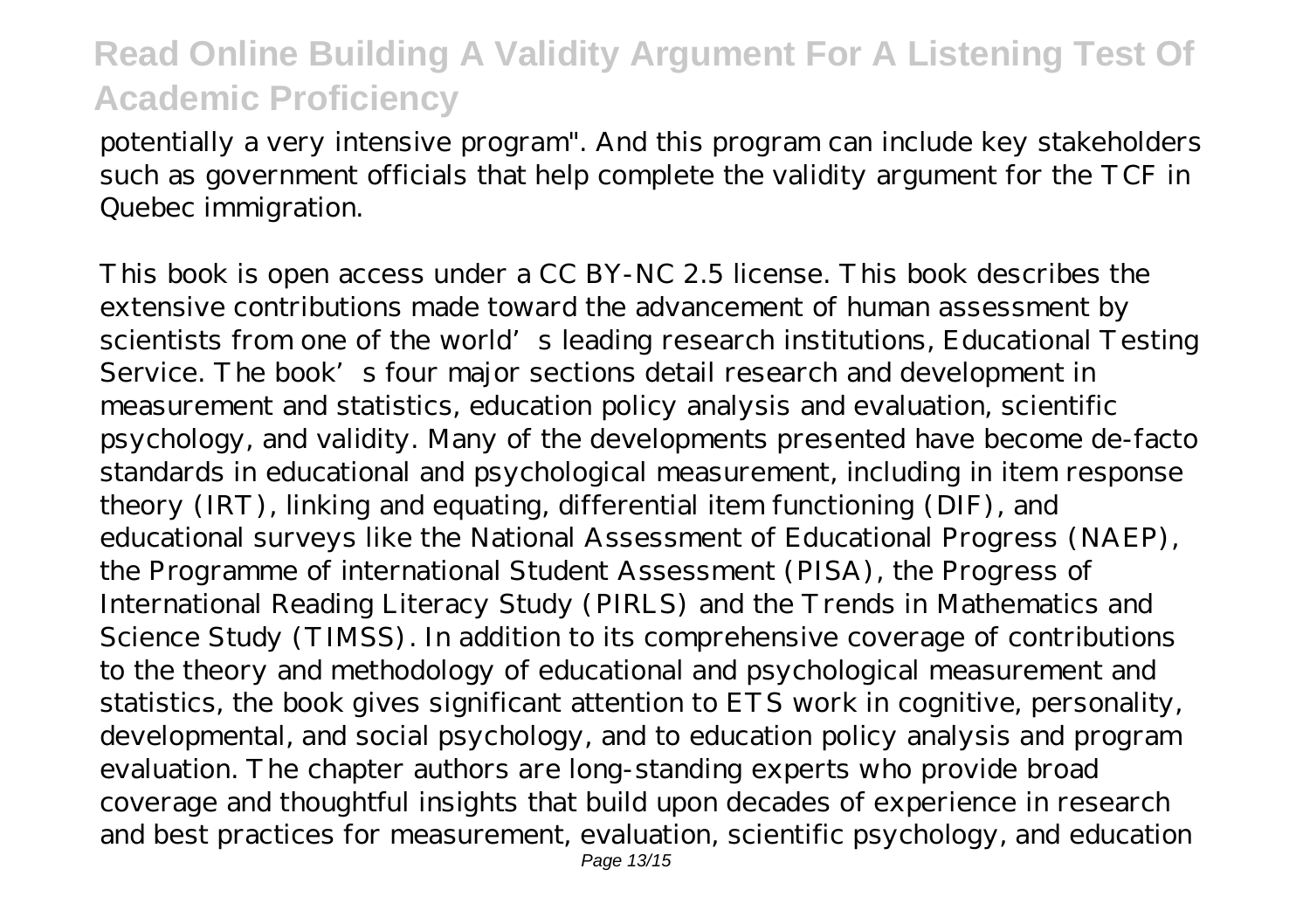policy analysis. Opening with a chapter on the genesis of ETS and closing with a synthesis of the enormously diverse set of contributions made over its 70-year history, the book is a useful resource for all interested in the improvement of human assessment.

With examples of validation studies, this book demonstrates how to design research investigating the validity of language tests.

"This is a wonderful book with deep insight into the relationship between teachers' action and result of student learning. It discusses from different angles impact of action research on student learning in the classroom. Writing samples provided at the back are wonderful examples." —Kejing Liu, Shawnee State University Teacher Action Research: Building Knowledge Democracies focuses on helping schools build knowledge democracies through a process of action research in which teachers, students, and parents collaborate in conducting participatory and caring inquiry in the classroom, school, and community. Author Gerald J. Pine examines historical origins, the rationale for practice-based research, related theoretical and philosophical perspectives, and action research as a paradigm rather than a method. Key Features Discusses how to build a school research culture through collaborative teacher research Delineates the role of the professional development school as a venue for constructing a knowledge democracy Focuses on how teacher action research can empower the active and ongoing inclusion of nontraditional voices (those of students Page 14/15